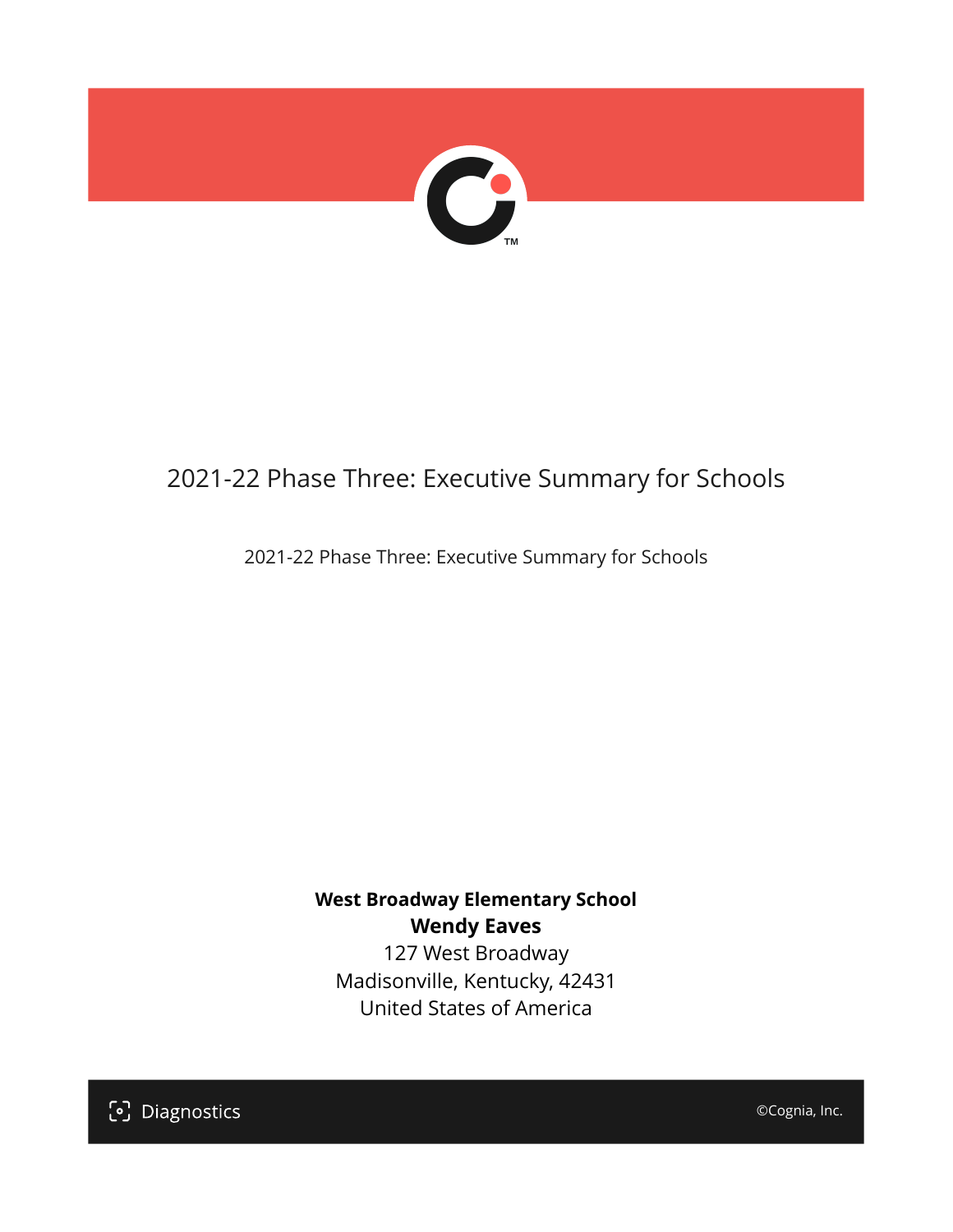2021-22 Phase Three: Executive Summary for Schools - 2021-22 Phase Three: Executive Summary for Schools - Generated on 01/13/2022

West Broadway Elementary School

## **Table of Contents**

[2021-22 Phase Three: Executive Summary for Schools](#page-2-0)

[3](#page-2-0)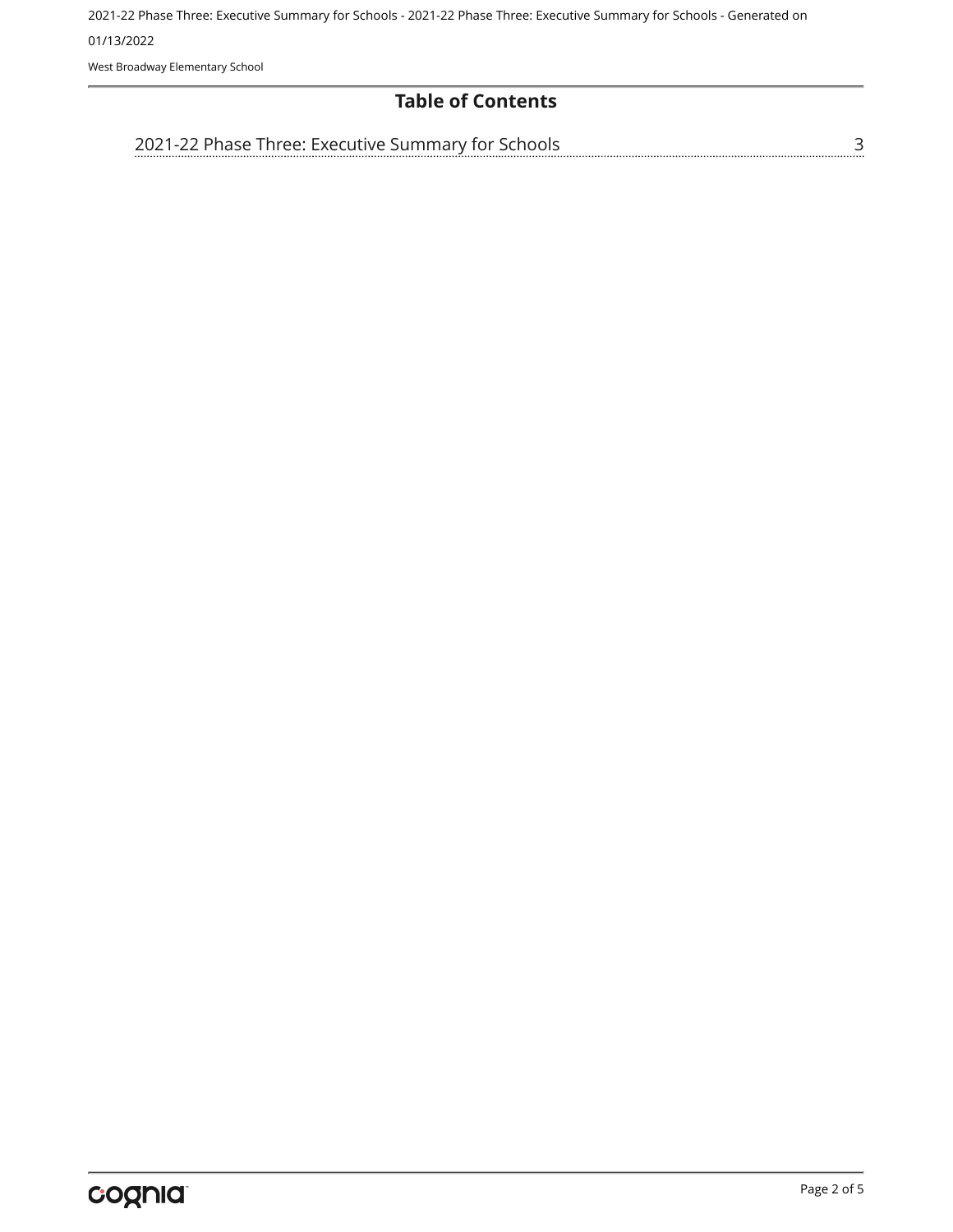2021-22 Phase Three: Executive Summary for Schools - 2021-22 Phase Three: Executive Summary for Schools - Generated on 01/13/2022 West Broadway Elementary School

## <span id="page-2-0"></span>**2021-22 Phase Three: Executive Summary for Schools**

Description of the School

Describe the school's size, community/communities, location, and changes it has experienced in the last three years. Include demographic information about the students, staff, and community at large. What unique features and challenges are associated with the community/communities the school serves?

West Broadway Elementary is located in Madisonville, Kentucky, and has an enrollment of 363 students in grades preschool through fifth grade. West Broadway has a dedicated faculty and staff, which includes 15 highly qualified teachers, a full time guidance counselor, a part time instructional leader, four resource teachers, a building coach, a library media specialist, a full time physical education teacher, one speech language pathologist, a full time Family Resource Coordinator, two half time CSRTs (Classroom Size Reduction Teacher), and a full time Interventionist. Our dedicated support staff of two secretaries, eight classified instructional assistants, five cafeteria workers, and three custodians. West Broadway Elementary has an active Parent Teacher Organization who support and organize school events, purchase resources to support instruction, and meet regularly throughout the year. West Broadway Elementary has a diverse school population with several subgroups recognized by the federal government. Attendance rates are currently 98.44%. There is a free/reduced lunch rate of 63.2%. Student demographics include: 68.4 Caucasian; 13.3 African-American; 4.3% Hispanic; .6% Asian; and 12.7 two or more races.

#### School's Purpose

Provide the school's purpose statement and ancillary content such as mission, vision, values, and/ or beliefs. Describe how the school embodies its purpose through its program offerings and expectations for students.

West Broadway School is a safe place to learn, develop talents, and become successful. Our mission statement was developed during the 2002-2003 school year. It was the culminating experience of a professional development session on creating a mission statement attended by our faculty/staff. Our mission statement was reviewed December 13, 2011, during a PTA meeting. West Broadway has adopted PBIS (Positive Behavioral Interventions and Supports) strategies which is a framework for assisting school personnel in organizing evidence-based behavioral interventions into an integrated continuum that enhances academic and social behavior outcomes for all students.

Notable Achievements and Areas of Improvement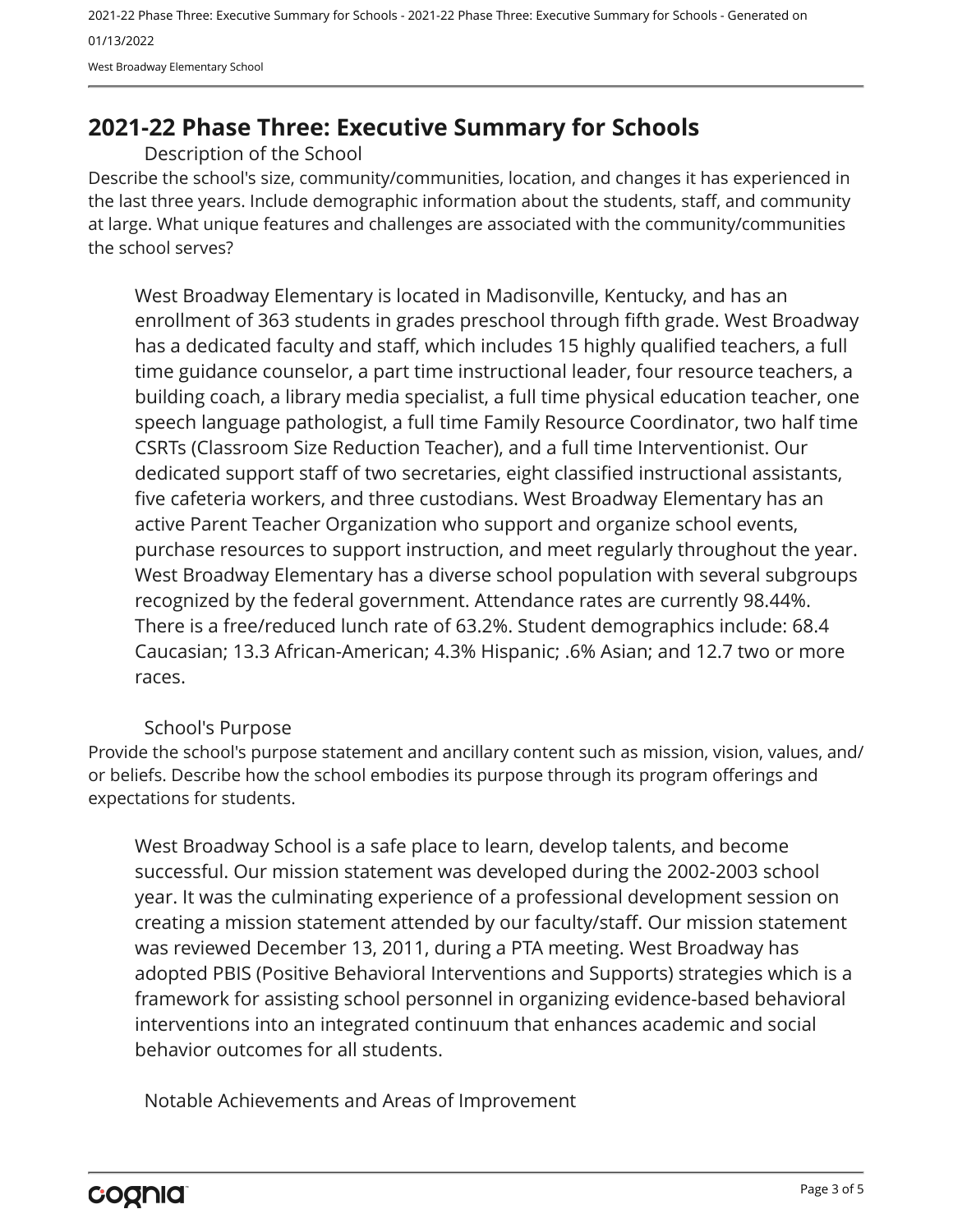2021-22 Phase Three: Executive Summary for Schools - 2021-22 Phase Three: Executive Summary for Schools - Generated on 01/13/2022

West Broadway Elementary School

Describe the school's notable achievements and areas of improvement in the last three years. Additionally, describe areas for improvement that the school is striving to achieve in the next three years.

West Broadway Elementary School continues to excel academically. Our students scored above the state and district average in Reading, Mathematics, and Science on the 2021 KPREP. West Broadway continues to focus on improving our gap groups of students with disabilities, and free/reduced lunch. In an effort to continually improve instruction, teachers will collaborate with all stakeholders. Teachers will also continue to implement the new reading and math curriculum adopted by the district. West Broadway continues to use our Studer Survey results to improve our communication with all stakeholders.

#### Additional Information

**CSI/TSI Schools (including ATSI) Only:** Describe the procedures used to create the school's improvement plan and briefly state the specific efforts to address the causes of low student performance and resource inequities.

N/A

Additional Information

Provide any additional information you would like to share with the public and community that were not prompted in the previous sections.

West Broadway Elementary is known and respected throughout our community for having a positive and encouraging atmosphere for students, parents, and faculty/ staff. While we adhere to the belief that learning is important, we believe the overall well-being of our student population is equally valuable.